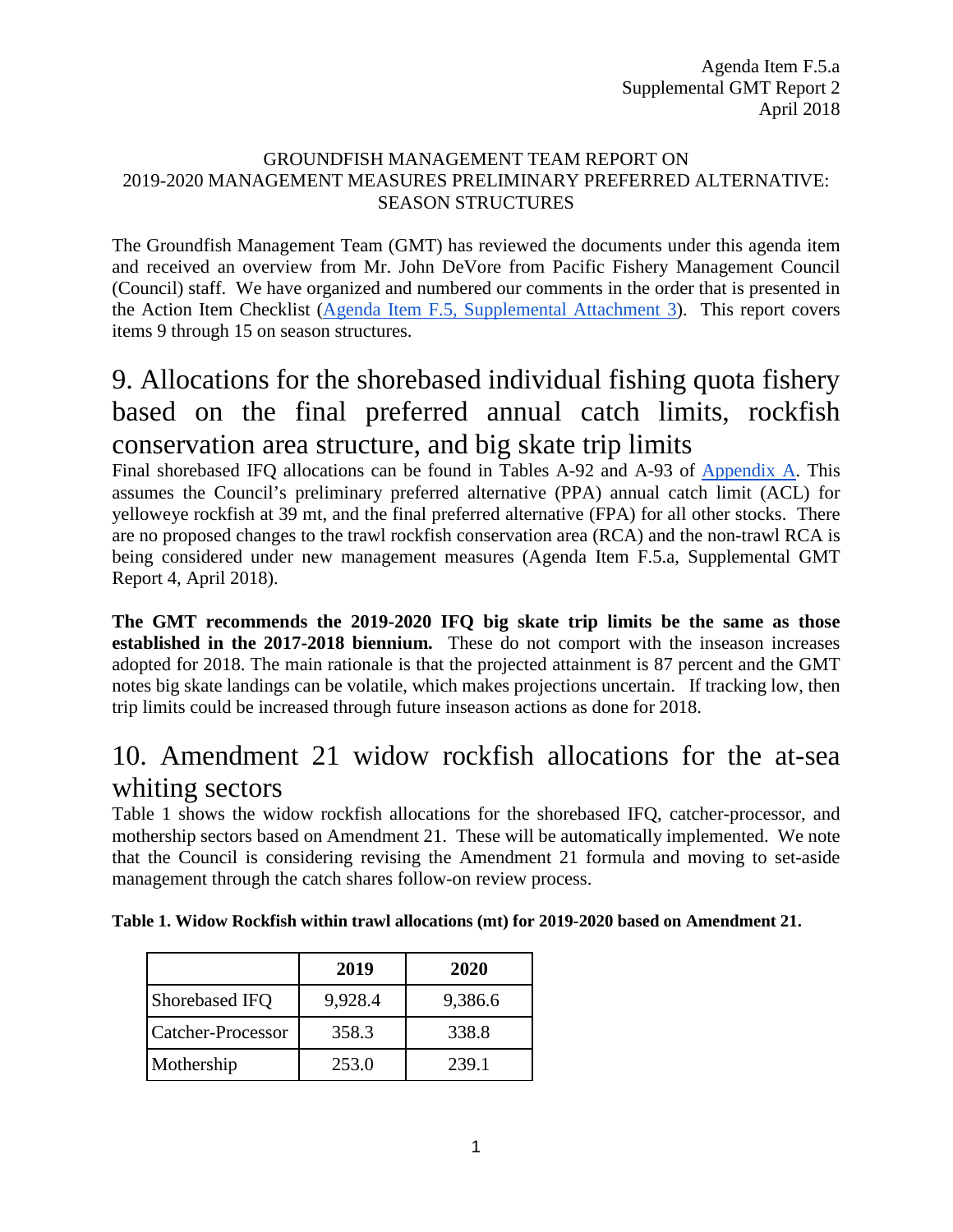### 11. Limited entry fixed gear and open access trip limits **Sablefish north of 36° N. lat. (Table A-58)**

A full description of the 2019-2020 sablefish tier limits, daily trip limit (DTL) shares, and trip limits is contained in pages 82 and 83 of [Appendix A.](https://www.pcouncil.org/wp-content/uploads/2018/03/F2_Att3_Appdx_A_Integrated_Alternatives_Analysis_1804_Apr2018BB.pdf)

For limited entry (LE) and open access (OA) north, the projected landings are expected to be within the landings share with the proposed limits for 2019-2020 [\(Table 2](#page-1-0) below from Table 4-58 from [Appendix A\)](https://www.pcouncil.org/wp-content/uploads/2018/03/F2_Att3_Appdx_A_Integrated_Alternatives_Analysis_1804_Apr2018BB.pdf). For either sector, inseason adjustments can be made as needed. The GMT will provide updated trip limit projections in June for the Council to consider as FPA. **The GMT recommends the Council adopt the proposed limited entry fixed gear (LEFG) and OA trip limits for sablefish north of 36° N. lat. as shown in [Table 2](#page-1-0) as PPA.**

<span id="page-1-0"></span>**Table 2. Sablefish trip limits north of 36° N. lat. for limited entry and open access fixed gears, with landed share and projected attainment for 2019 (from Table A-58 of Appendix A).** 

| <b>Sector</b>    |                                                     |                                                                                                 |     | Jan-Feb   Mar-Apr   May-Jun   July-Aug | <b>Sept-Oct</b> | Nov-Dec | Landed<br><b>Share</b><br>(mt) | Projected<br>Attain. (mt) |
|------------------|-----------------------------------------------------|-------------------------------------------------------------------------------------------------|-----|----------------------------------------|-----------------|---------|--------------------------------|---------------------------|
| Limited<br>Entry | 1,200 lbs./week, not to exceed 3,600 lbs. bimonthly |                                                                                                 |     |                                        |                 |         |                                | $200.1 -$<br>266.5        |
| Open<br>Access   |                                                     | 300 lbs. daily, or one landing per week up to 1,100 lbs., not to<br>exceed 2,200 lbs. bimonthly | 449 | $384.4 -$<br>480.5                     |                 |         |                                |                           |

#### **Sablefish south of 36° N. lat. LE and OA (Table A-59)**

The proposed LE and OA trip limits and projected attainments for sablefish south of 36° N. lat. are shown in [Table 3.](#page-1-1) Similar to recent years, the projected attainments are expected to be low for both sectors. **The GMT recommends the Council adopt the proposed LE and OA trip limits for sablefish south of 36° N. lat. as shown in [Table 3](#page-1-1) as PPA.**

<span id="page-1-1"></span>**Table 3. Sablefish trip limits (lbs.) south of 36° N. lat. for limited entry and open access fixed gears, with landed share and projected attainment for 2019 (from Table A-59 of Appendix A).** 

| <b>Sector</b>    |                   | Jan-Feb   Mar-Apr   May-Jun   July-Aug   Sept-Oct                                             |     |      |  | <b>Nov-Dec</b> | <b>Landed</b><br><b>Share</b><br>(mt) | Projected<br>Attain. (mt) |
|------------------|-------------------|-----------------------------------------------------------------------------------------------|-----|------|--|----------------|---------------------------------------|---------------------------|
| Limited<br>Entry | $2,000$ lbs./week |                                                                                               |     |      |  |                |                                       | 445.6-463.8               |
| Open<br>Access   |                   | 300 lbs. daily, or 1 landing per week up to 1,600 lbs., not to<br>exceed 3,200 lbs. bimonthly | 338 | 34.6 |  |                |                                       |                           |

#### **Canary LEFG and OA South of 40° 10**´ **N. lat. (Table A-60)**

Canary rockfish is currently open year-round for both LEFG and OA [\(Table 4\)](#page-2-0). The Option 1 proposals result in a Period 2 closure for canary rockfish to align with the existing trip limit structure currently in place for Shelf rockfish, Deeper Nearshore, Shallow Nearshore, California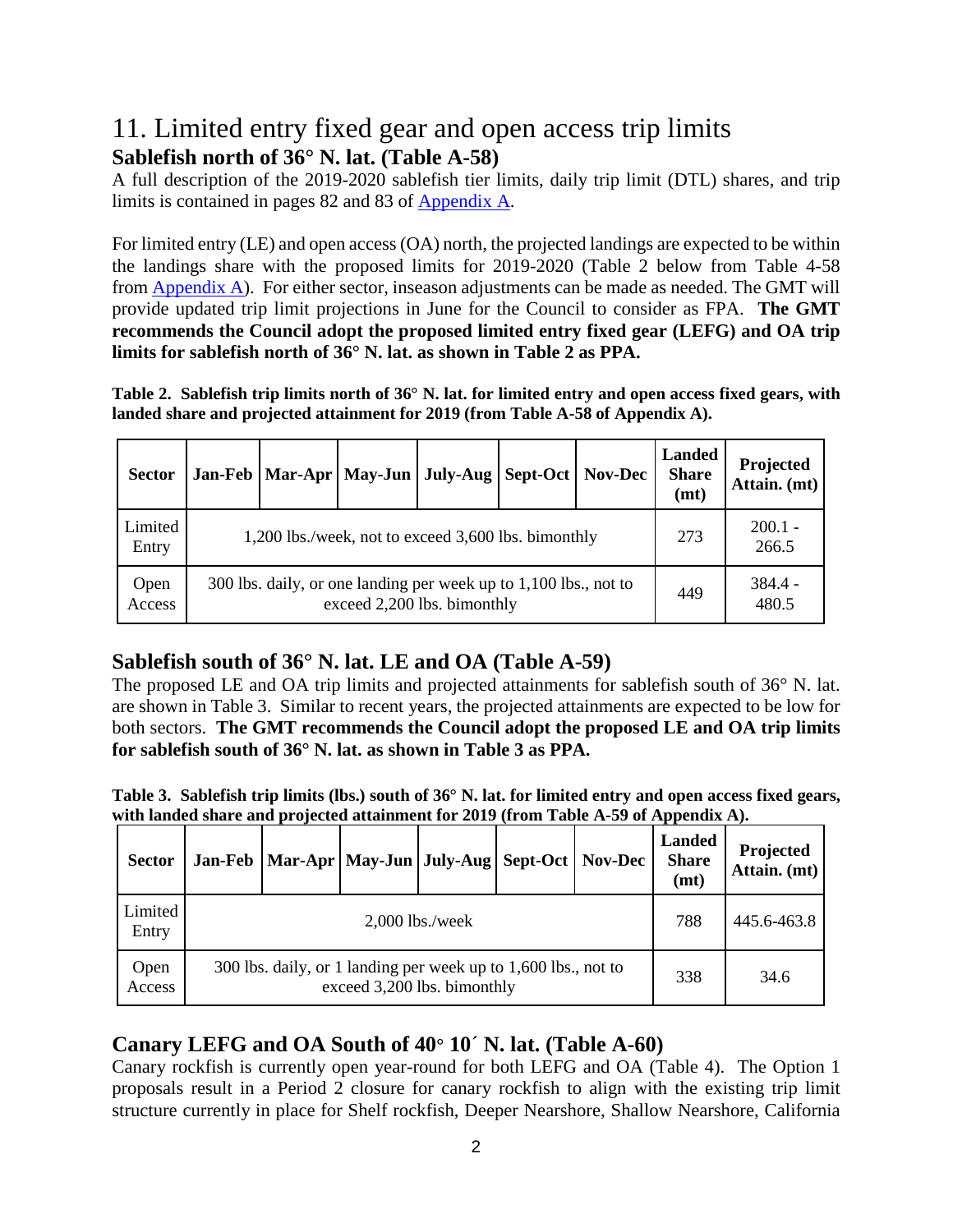scorpionfish, and lingcod. See pages 83-84 of [Appendix A](https://www.pcouncil.org/wp-content/uploads/2018/03/F2_Att3_Appdx_A_Integrated_Alternatives_Analysis_1804_Apr2018BB.pdf) for the detailed analysis of this proposal.

**The GMT recommends the Council select Option 1 for canary rockfish trip limits** to better align the canary rockfish seasons with the broader LEFG and OA seasons with minimal negative impacts to industry.

<span id="page-2-0"></span>

|  | Table 4. Trip limit alternatives for canary rockfish south (from Table A-60 from Appendix A); |  |  |  |  |  |
|--|-----------------------------------------------------------------------------------------------|--|--|--|--|--|
|  | differences in mortality between the two options were negligible.                             |  |  |  |  |  |

| <b>Sector</b>     | <b>Area</b>                      | Option    | <b>Jan-Feb</b>         | Mar-Apr       | May- Jun               | Jul-<br>Aug | Sept-<br>Oct           | <b>Nov-Dec</b> |
|-------------------|----------------------------------|-----------|------------------------|---------------|------------------------|-------------|------------------------|----------------|
| Limited           | S. of 34° 27'                    | No Action | $300$ lbs./ 2 months   |               |                        |             |                        |                |
| Entry             | N. lat.                          | Option 1  | 300 lbs. /<br>2 months | <b>CLOSED</b> | $300$ lbs. $/2$ months |             |                        |                |
| Open              | S. of $40^{\circ}$ $10^{\prime}$ | No Action |                        |               | 150 lbs. $/2$ months   |             |                        |                |
| N. lat.<br>Access |                                  | Option 1  | 150 lbs. /<br>2 months | <b>CLOSED</b> |                        |             | $150$ lbs. $/2$ months |                |

#### **OA Slope Rockfish and Darkblotched North of 40° 10´ N. Lat.**

The No Action OA trip limit for minor slope rockfish and darkblotched rockfish north of 40° 10<sup> $\degree$ </sup> N. lat. is no more than 25 percent of the landed weight of sablefish per trip, which corresponds to a maximum of 500 lbs. bi-monthly (25 percent of the 2,000 lbs. bimonthly limit of sablefish). This is an aggregate limit for all species combined.

The Option 1 trip limit would be a stand-alone 500 lbs. per month (all species combined), which is double the current limit that is linked to 25 percent of sablefish landings. The Council proposed Option 1 in November 2017, based on industry feedback that a stand-alone is simpler for them to abide by, and because it would better allow them to retain more, and discard less, of their incidental catches. See pages 85-86 of Appendix A for the detailed analysis of this proposal [\(Agenda Item](https://www.pcouncil.org/wp-content/uploads/2018/03/F2_Att3_Appdx_A_Integrated_Alternatives_Analysis_1804_Apr2018BB.pdf)  [F.2, Attachment 3, April 2018\)](https://www.pcouncil.org/wp-content/uploads/2018/03/F2_Att3_Appdx_A_Integrated_Alternatives_Analysis_1804_Apr2018BB.pdf).

**The GMT recommends the Council select Option 1 for OA trip limits for slope and darkblotched rockfish north of 40° 10´ N. lat. as shown in [Table 5](#page-3-0)** for the reasons above and because projected attainments remain well within allocations.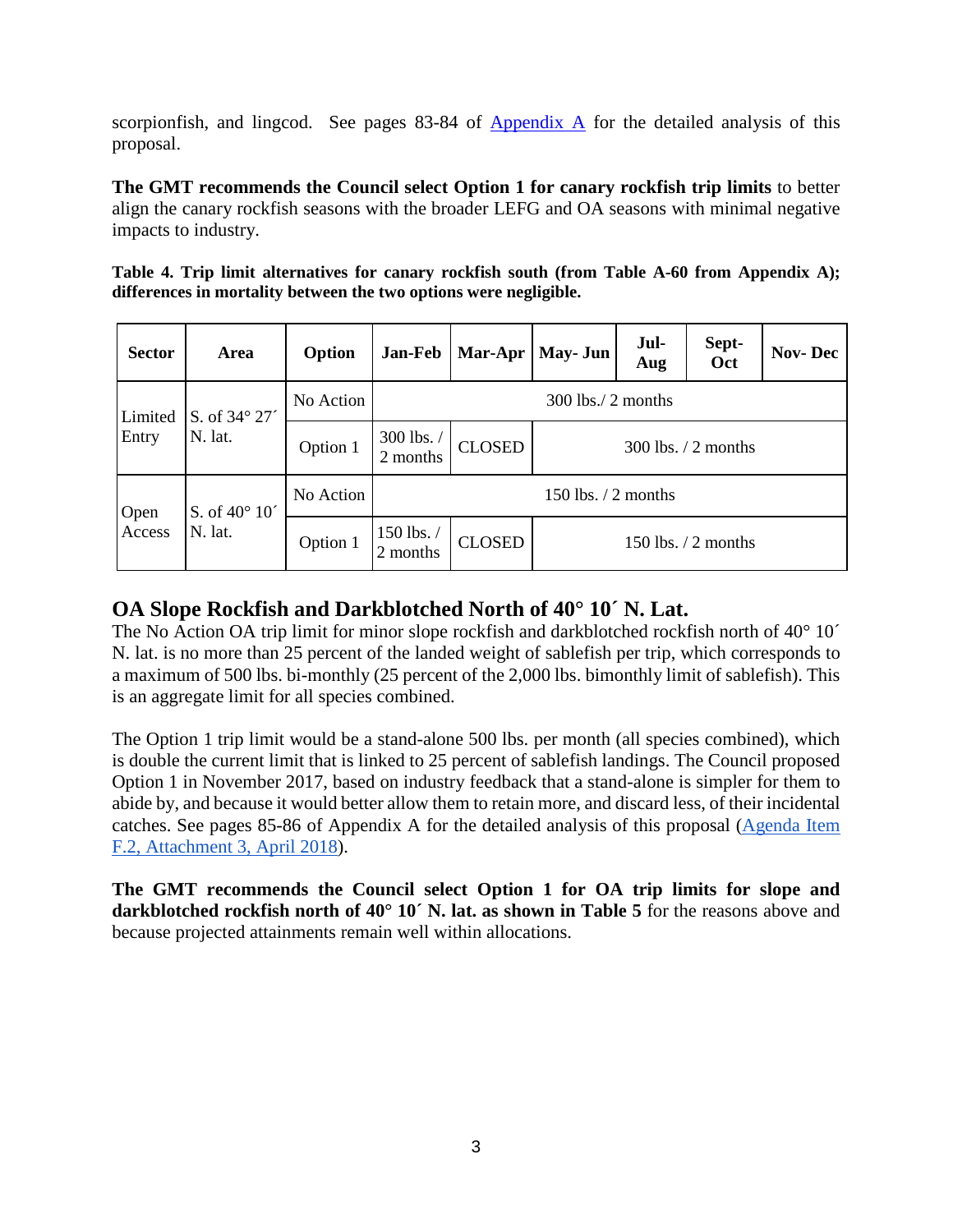<span id="page-3-0"></span>**Table 5. No Action. Projected total mortality attainments of darkblotched rockfish and the slope rockfish complex north of 40° 10´ N. based on alternative OA trip limits for darkblotched rockfish and slope rockfish for north of 40° 10´ N. lat.**

| <b>Stock</b>                                       | <b>Trip limit</b><br>Option                            | LE   | <b>OAN</b> | OA S      | Rec.    | <b>Total</b> | <b>Allocation</b> | % Attainment |
|----------------------------------------------------|--------------------------------------------------------|------|------------|-----------|---------|--------------|-------------------|--------------|
| Darkblotched<br>Rockfish                           | Baseline 2017<br>OA sablefish<br>limits                | 3.2  | 2.6        | < 0.1     | < 0.1   | 5.8          |                   | 15.6%        |
|                                                    | No Action 2019-<br>2020 OA<br>sablefish trip<br>limits | 3.2  | 2.7        | < 0.1     | < 0.1   | 5.9          | 37.4              | 15.9%        |
|                                                    | Option 1                                               | 3.2  | 3.1        | < 0.1     | < 0.1   | 6.3          |                   | 17.0%        |
| Slope Rockfish<br>Complex N. of<br>40° 10' N. lat. | Baseline 2017<br>OA sablefish<br>limits                | 68.7 | 5.8        | <b>NA</b> | < 0.1   | 74.5         |                   | 23.6%        |
|                                                    | No Action 2019-<br>2020 OA<br>sablefish trip<br>limits | 68.7 | 6.1        | <b>NA</b> | $< 0.1$ | 74.8         | 316.4             | 23.7%        |
|                                                    | Option 1                                               | 68.7 | 11.5       | <b>NA</b> | < 0.1   | 80.2         |                   | 25.4%        |

#### **OA Shortspine Thornyhead, Longspine Thornyhead North of 40° 10´ N. Lat.**

Retention of shortspine and longspine thornyheads is currently prohibited year-round for OA north of 34° 27´ N. lat. Option 1 would provide a 50 pound per month OA trip limit for each (not collectively) north of 40° 10´ N. lat. only, based on November 2017 Council guidance. See pages 85-86 of **Appendix A** for a detailed analysis of this proposal.

**The GMT recommends that the Council select Option 1 for OA thornyhead trip limits north of 40° 10´ N. lat. as shown in [Table 6](#page-4-0)** because: (1) this would provide opportunity to harvest incidental catches; (2) this closure is no longer relevant, as it is believed to be an artifact from when allocations for LE and OA were separate, and no catch history to OA equaled no retention; and (3) attainments are expected to be well within the non-trawl attainments even under an unlikely maximum catch scenario where every vessel caught the full limit every month.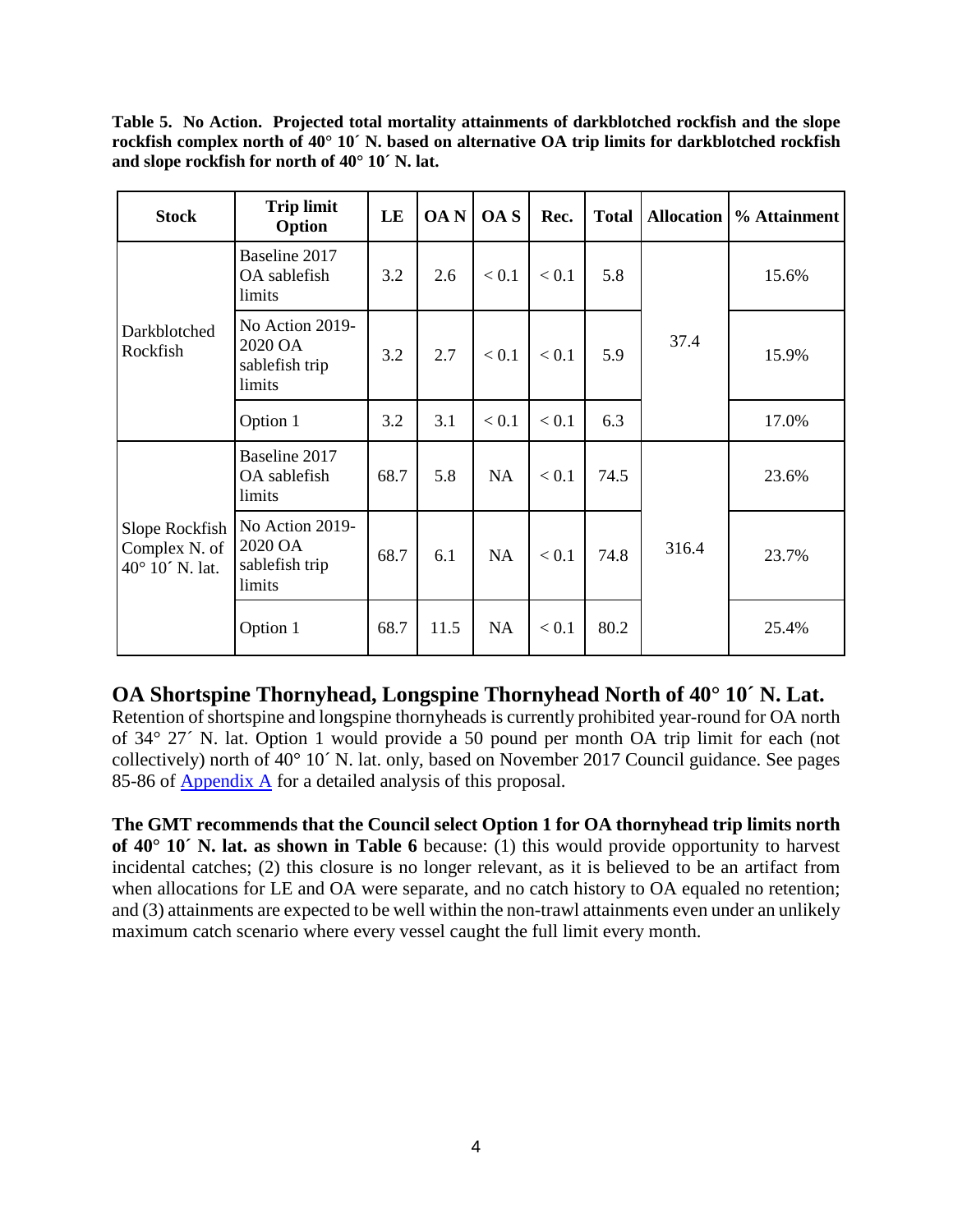<span id="page-4-0"></span>**Table 6. Projected total mortality for shortspine and longspine thornyheads for No Action OA trip limits north of 40° 10´ N. lat. and maximum projected mortality for Option 1 trip limits. From Table 4-18 from Appendix A. (DM = discard mortality)**

|                                   | <b>OA</b><br><b>Trip</b><br>limit |              |                       | Projected non-trawl mortality (mt) | Non-trawl                           |       |                      |                |                          |
|-----------------------------------|-----------------------------------|--------------|-----------------------|------------------------------------|-------------------------------------|-------|----------------------|----------------|--------------------------|
| <b>Stock</b>                      |                                   | LE<br>landed | LE<br>discard<br>mort | <b>OA</b><br>discard<br>mort       | <b>OA</b><br>max<br>extra<br>landed | Rec.  | <b>Total</b><br>(mt) | Alloc.<br>(mt) | $\frac{0}{0}$<br>Attain. |
| Longspine<br>thornyhead           | No.<br>Action                     | 3.1          | 4.0                   | 0.4                                | 0.0                                 | < 0.1 | 7.7                  | 127.6          | 6.0%                     |
| North $34^\circ$<br>$27'$ N. lat. | Option<br>1                       | 3.1          | 4.0                   | 0.4                                | 3.9                                 | < 0.1 | 11.5                 | 127.6          | 9.0%                     |
| Shortspine<br>thornyhead          | N <sub>0</sub><br>Action          | 42.4         | 0.4                   | 3.4                                | 0.0                                 | < 0.1 | 46.4                 | 80.9           | 57.3%                    |
| North 34°<br>27' N. lat.          | Option<br>1                       | 42.4         | 0.4                   | 3.4                                | 3.9                                 | < 0.1 | 50.2                 | 80.9           | 62.1%                    |

#### **Lingcod North LE and OA (Table A-63)**

There are two proposals for LEFG and OA lingcod trip limits in 2019-2020: (1) for the entire area north of 40 $^{\circ}$  10<sup> $\cdot$ </sup> N. lat. (status quo) and (2) for only north of 42 $^{\circ}$  N. lat. This latter approach would result in 2017 trip limits from 40° 10´ N. lat. to 42° N. lat., and higher limits to the north.

These two different proposals were developed primarily to provide the Oregon and California nearshore fisheries more flexibility to use alternative management strategies to promote opportunity while staying within their respective yelloweye rockfish shares. Recently, Council has preferred higher lingcod trip limits to the north and greater depth expansion to the south, which could be better facilitated by having different trip limits in the two areas.

Both lingcod proposals are documented in detail in [Appendix A](https://www.pcouncil.org/wp-content/uploads/2018/03/F2_Att3_Appdx_A_Integrated_Alternatives_Analysis_1804_Apr2018BB.pdf) (see pages 86-91 and 148-150) with the key points being: (1) lingcod being a very high-value but vastly underutilized stock; (2) there was insufficient yelloweye rockfish allocations to consider numerous requests for higher limits prior to 2019; (3) inseason trip limit increases were finally made possible in 2017 and 2018 due to numerous science updates to the nearshore model and discard mortality rates, which make it possible to consider even higher limits for 2019-2020 along with extra cushion from higher allocations; (4) the need to address potential enforcement concerns/complications regarding the proposal to have the higher trip limits apply to just north of 42° N. lat.; and (5) the need to record stakeholder trip limit preferences from public meetings held in Oregon in September 2017.

No Action represents the trip limits that were in place at the end of 2017 [\(Table 7\)](#page-5-0). Option 1 represents the 2018 inseason trip limits that were adopted during the November 2017 Council meeting. Options 2 and 3 are simpler because they are consistent throughout the year, which the Council desired when considering future adjustments.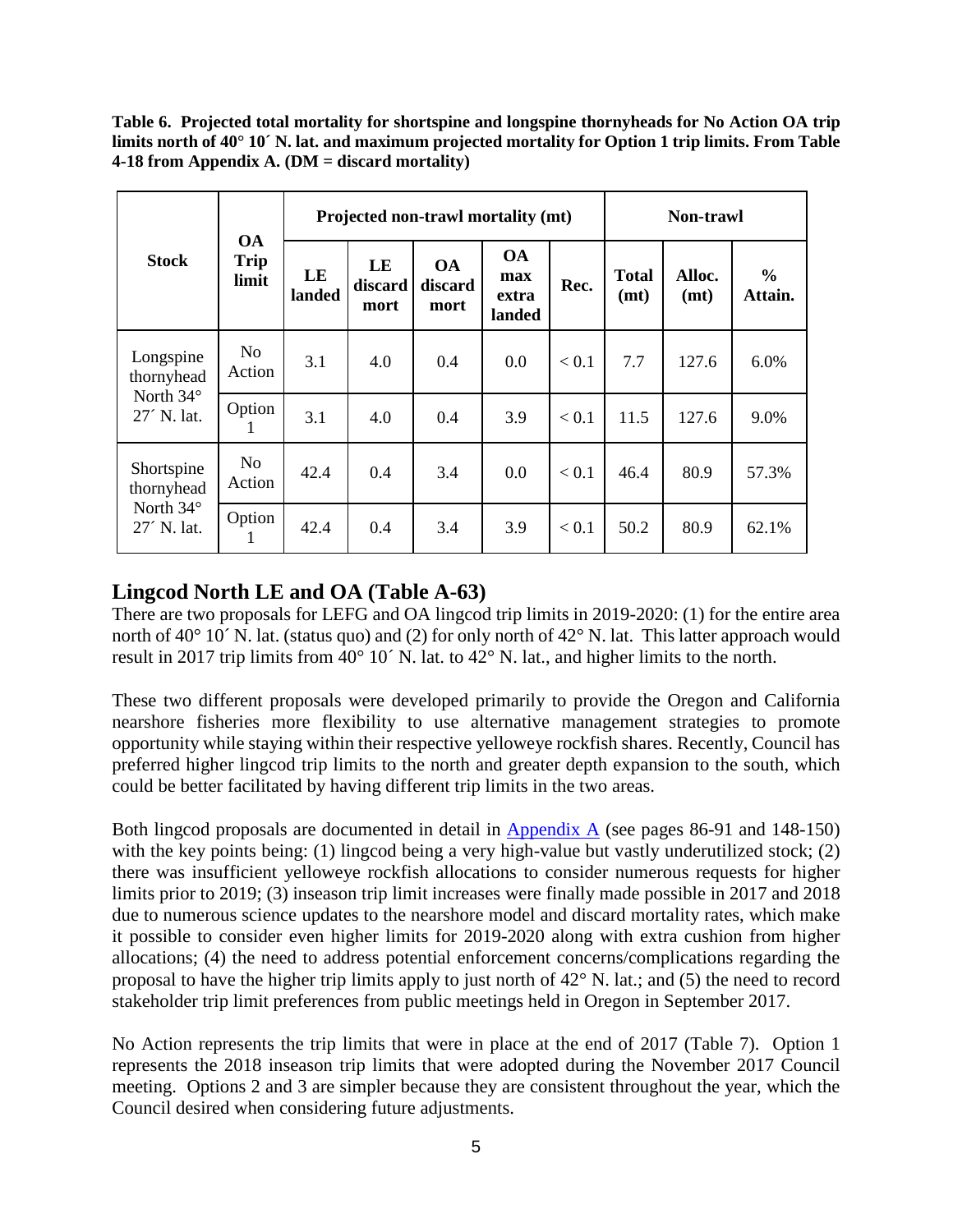| <b>Sector</b>    | <b>Alternative</b> | <b>Jan-Feb</b>         | Mar-Apr   May-Jun   Jul-Aug<br>Sept-Oct |                            |                             | <b>Nov-Dec</b>      |                                                  |                    |  |
|------------------|--------------------|------------------------|-----------------------------------------|----------------------------|-----------------------------|---------------------|--------------------------------------------------|--------------------|--|
|                  | No Action          | $200$ lbs. $/2$ months |                                         | 1,200 lbs.<br>/2<br>months | $1,400$ lbs. $/2$<br>months |                     | 700 lbs.<br>/ month                              | 400 lbs./<br>month |  |
| Limited<br>Entry | Opt 1              | $600$ lbs. $/2$ months |                                         |                            | $1,400$ lbs. $/2$ months    | 700 lbs.<br>/ month | $400$ lbs. $/$<br>month                          |                    |  |
|                  | Opt 2              |                        | $1,500$ lbs. $/2$ months                |                            |                             |                     |                                                  |                    |  |
|                  | Opt 3              |                        |                                         |                            | $2,000$ lbs. $/2$ months    |                     |                                                  |                    |  |
|                  | No Action          |                        | $100$ lbs. $/$ month                    | 600 lbs. /<br>month        |                             |                     | 200 lbs. /<br>$700$ lbs. $\prime$ month<br>month |                    |  |
| Open<br>Access   | Opt 1              |                        | $300$ lbs. /month<br>$700$ lbs. / month |                            |                             |                     |                                                  | 300 lbs./<br>month |  |
|                  | Opt 2              | $700$ lbs. / month     |                                         |                            |                             |                     |                                                  |                    |  |
|                  | Opt 3              |                        |                                         |                            | 900 lbs. month              |                     |                                                  |                    |  |

<span id="page-5-0"></span>**Table 7. Limited entry and open access trip limit alternatives for lingcod north of 40° 10´ N. lat. (from Table A-63 of Appendix A).**

Option 3 was the preferred approach from commercial nearshore fishery public meetings hosted in September 2017 by the Oregon Department of Fish and Wildlife (ODFW). The participants, who mainly fish in the OA sector, supported a flat 900 lbs. per month OA limit, since it would increase opportunity, provide greater market stability, and remain below levels that could entice additional effort and potentially flood the markets and result in higher levels of yelloweye rockfish bycatch.

Projected lingcod attainments and yelloweye rockfish impacts are provided in [Table 8](#page-6-0) and [Table](#page-6-1)  [9](#page-6-1) for the trip limits applying to all north 40° 10´ N. lat. in [Table 10](#page-7-0) and [Table 11](#page-7-1) if they apply to only north of 42° N. lat. We note that both the non-nearshore and nearshore fisheries are projected to be well within their lingcod and yelloweye rockfish allocations for all options.

The GMT notes that there could be considerable benefits associated with the higher lingcod trip limits, however some potential concerns should be noted. First, inseason tracking is not available to evaluate estimated impacts; this data is published annually at the September Council by the West Coast Groundfish Observer Program. Therefore, any yelloweye rockfish impacts associated with the 2017 inseason lingcod trip limit increase are currently unknown, and any consequences associated with the 2018 increase will be unknown until 2019. Delaying further lingcod trip limit increases until the 2017 and 2018 estimates can be evaluated could provide data to better inform management decisions.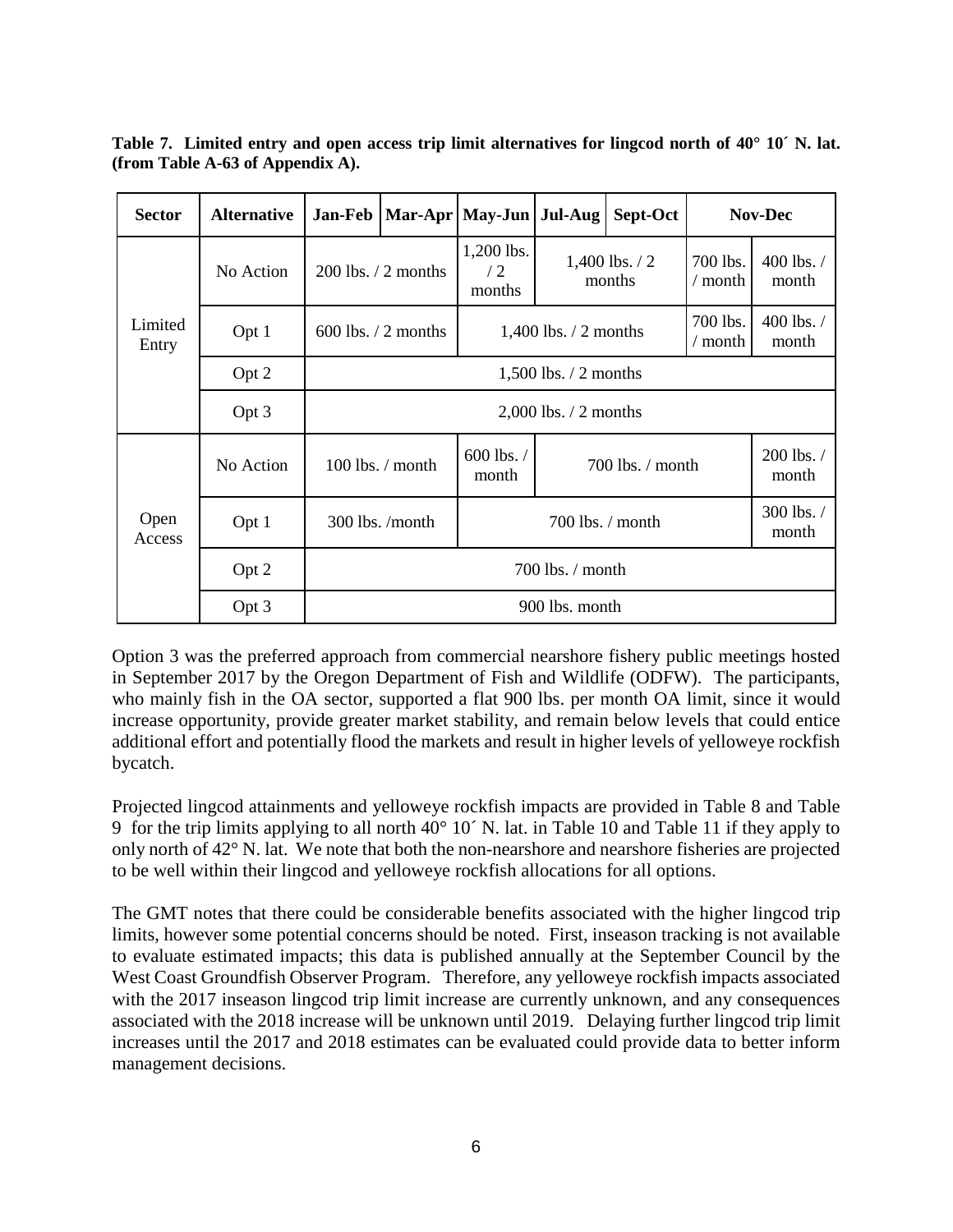<span id="page-6-0"></span>**Table 8. Projected lingcod landings and mortality for the alternative LEFG and OA lingcod trip limits for north of 40° 10´ N. lat. (from Table A-64 of Appendix A). Projections are conservative since they are based on point estimates buffered to reflect the following recent inter-annual variability: +50% to CA nearshore; +30% to OR nearshore, and +13% to the non-nearshore.** 

|                                              | <b>Trip Limit Option</b> |         |         |         |  |  |  |  |
|----------------------------------------------|--------------------------|---------|---------|---------|--|--|--|--|
| <b>Sector</b>                                | <b>No Action</b>         | Opt 1   | Opt 2   | Opt 3   |  |  |  |  |
| CA nearshore landings                        | 7.5                      | 9.2     | 12.5    | 14.6    |  |  |  |  |
| OR Nearshore landings                        | 65.7                     | 77.1    | 100.5   | 117.3   |  |  |  |  |
| Non-Nearshore landings                       | 19.3                     | 20.9    | 22.8    | 26.1    |  |  |  |  |
| Total Commercial non-trawl landings          | 92.5                     | 107.2   | 135.8   | 158.0   |  |  |  |  |
| Recreational mortality a/                    | 264.4                    | 264.4   | 264.4   | 264.4   |  |  |  |  |
| Commercial non-trawl discard<br>mortality a/ | 15.1                     | 15.1    | 15.1    | 15.1    |  |  |  |  |
| Total non-trawl mortality                    | 372.0                    | 386.7   | 415.3   | 437.5   |  |  |  |  |
| Non-trawl 2019 allocation                    | 2,520.0                  | 2,520.0 | 2,520.0 | 2,520.0 |  |  |  |  |
| % Non-trawl                                  | 14.76%                   | 15.34%  | 16.48%  | 17.36%  |  |  |  |  |
| Non-trawl residual                           | 2,148.0                  | 2,133.3 | 2,104.7 | 2,082.5 |  |  |  |  |

a/ 2014-2016 average

<span id="page-6-1"></span>**Table 9. Projected yelloweye rockfish impacts for each of the alternative lingcod trip limits for the area north of 40° 10' N. lat. (from Table A-65 of Appendix A). Projections are conservative based on buffered lingcod landings as described above.**

| <b>Sector</b>       | <b>No Action</b> | $\int$ Opt 1 | Opt 2 | Opt 3 | 2019 share | 2020 share |
|---------------------|------------------|--------------|-------|-------|------------|------------|
| CA nearshore        | 0.5              | 0.5          | 0.5   | 0.5   | 0.9        | 0.9        |
| <b>OR</b> Nearshore | 0.9              | 1.0          | 1.1   | 1.2   | 2.4        | 2.5        |
| Non-Nearshore       | 0.8              | 0.8          | 0.8   | 0.8   | 1.1        | 1.2        |
| Total               | 2.2              | 2.3          | 2.4   | 2.6   | 4.4        | 4.6        |

Note 1: CA nearshore share and non-nearshore harvest guidelines (HG) are coastwide

Note 2: Projections increase for non-nearshore and CA nearshore (north of 40° 10′ N. lat.) by trace amounts that are not seen due to rounding except for in the total

However, there would have to be considerable unanticipated levels of bycatch to pose risks to the 2019-2020 yelloweye rockfish ACLs. The actual impacts would have to be several times higher than projected (2.6 mt) to be problematic given that recent yelloweye rockfish ACL attainments have been 9-13 mt and the No Action ACL for 2019 is 29 mt. We also note that 2016 yelloweye rockfish mortality before the trip limit increases was only 1.4 mt total for the coast-wide nearshore (0.6 mt) and non-nearshore (0.8 mt) fisheries and the projected 2.6 mt is conservative since it is based on high landings assumptions.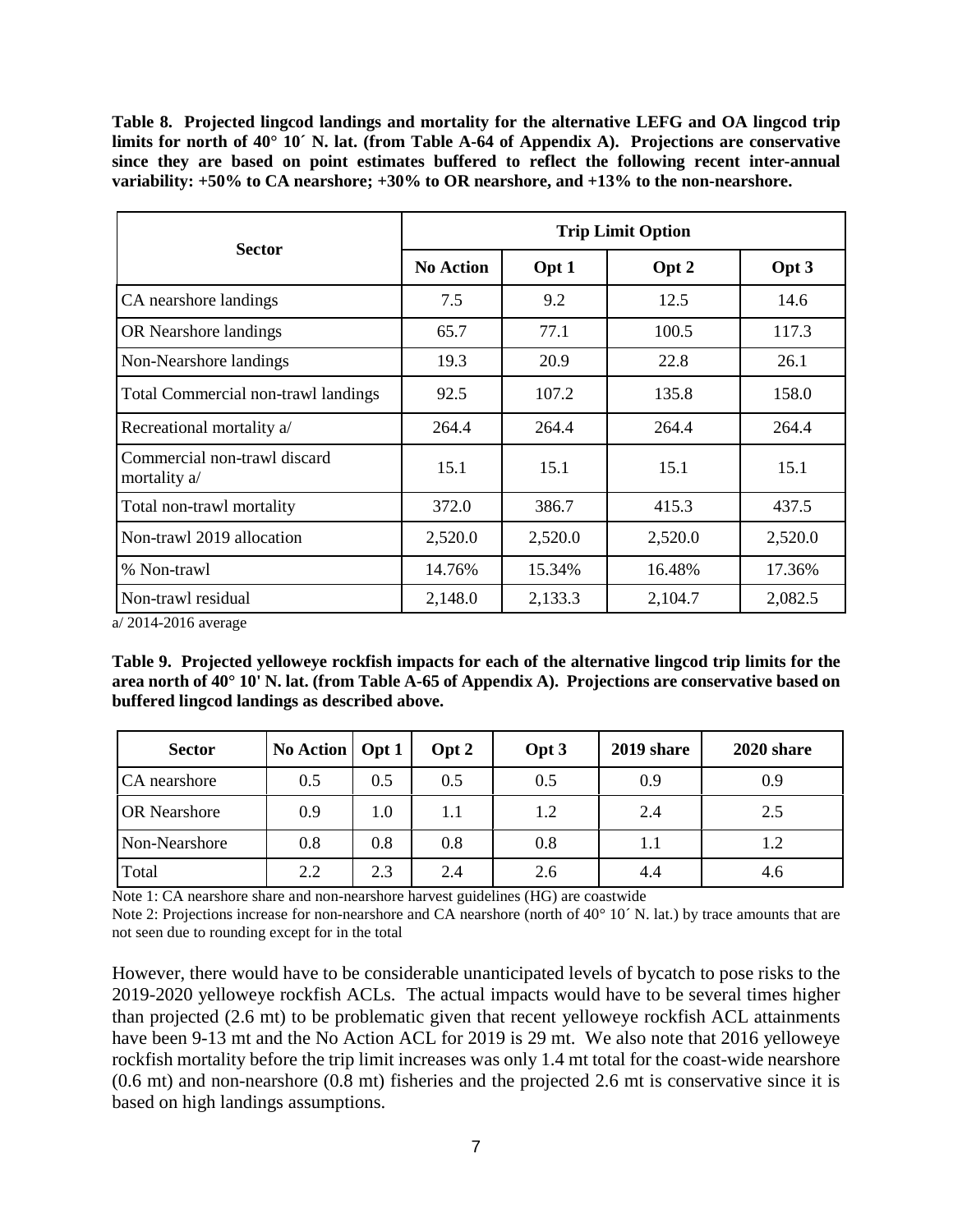<span id="page-7-0"></span>**Table 10. Projected lingcod landings for the alternative lingcod trip limits, if applicable to north of 42° N. lat. only (from Table A-66 of Appendix A). Projections are conservative since they are based on point estimates buffered to reflect the following recent inter-annual variability: +50% to CA nearshore; +30% to OR nearshore, and +13% to the non-nearshore.** 

| <b>Sector</b>                                |                  | <b>Trip Limit Option</b> |         |         |  |  |  |  |  |
|----------------------------------------------|------------------|--------------------------|---------|---------|--|--|--|--|--|
|                                              | <b>No Action</b> | Opt 1                    | Opt 2   | Opt 3   |  |  |  |  |  |
| CA nearshore landings                        | 7.5              | 7.5                      | 7.5     | 7.5     |  |  |  |  |  |
| OR Nearshore landings                        | 65.7             | 77.1                     | 100.5   | 117.3   |  |  |  |  |  |
| Non-Nearshore landings                       | 16.0             | 17.3                     | 18.9    | 21.6    |  |  |  |  |  |
| Total Commercial non-trawl landings          | 89.2             | 101.9                    | 126.9   | 146.4   |  |  |  |  |  |
| Recreational mortality a/                    | 264.4            | 264.4                    | 264.4   | 264.4   |  |  |  |  |  |
| Commercial non-trawl discard<br>mortality a/ | 15.1             | 15.1                     | 15.1    | 15.1    |  |  |  |  |  |
| Total non-trawl mortality                    | 368.7            | 381.4                    | 406.4   | 425.9   |  |  |  |  |  |
| Non-trawl 2019 allocation                    | 2,520.0          | 2,520.0                  | 2,520.0 | 2,520.0 |  |  |  |  |  |
| % Non-trawl                                  | 14.6%            | 15.1%                    | 16.1%   | 16.9%   |  |  |  |  |  |
| Non-trawl residual<br>100110012              | 2,151.3          | 2,138.6                  | 2,113.6 | 2,094.1 |  |  |  |  |  |

a/ 2014-2016 average

<span id="page-7-1"></span>**Table 11. Projected yelloweye rockfish impacts for each of the alternative lingcod trip limits based on if they are made applicable to north of 42° N. lat. only (from Table A-67 of Appendix A). Projections are conservative since based on buffered lingcod landings described above.**

| <b>Sector</b>       | No Action   Opt 1 |     | Opt 2 | Opt 3 | 2019 share | 2020 share |
|---------------------|-------------------|-----|-------|-------|------------|------------|
| CA nearshore        | 0.5               | 0.5 | 0.5   | 0.5   | 0.9        | 0.9        |
| <b>OR</b> Nearshore | 0.9               | 1.0 | 1.1   | 1.2   | 2.4        | 2.5        |
| Non-Nearshore       | 0.8               | 0.8 | 0.8   | 0.8   | 1.1        | 1.2        |
| Total               | 2.2               | 2.3 | 2.4   | 2.5   | 4.4        | 4.6        |

Note 1: CA nearshore share and non-nearshore share are coastwide

In conclusion, the GMT does not offer a specific recommendation in regards to northern lingcod trip limit increases due to the numerous policy factors at play. **For northern LEFG and OA lingcod trip limits, the GMT recommends the Council specify their preferred trip limits from [Table 7,](#page-5-0) and specify if they apply to the entire area north of 40° 10' N. lat. or only the area north of 42° N. lat.**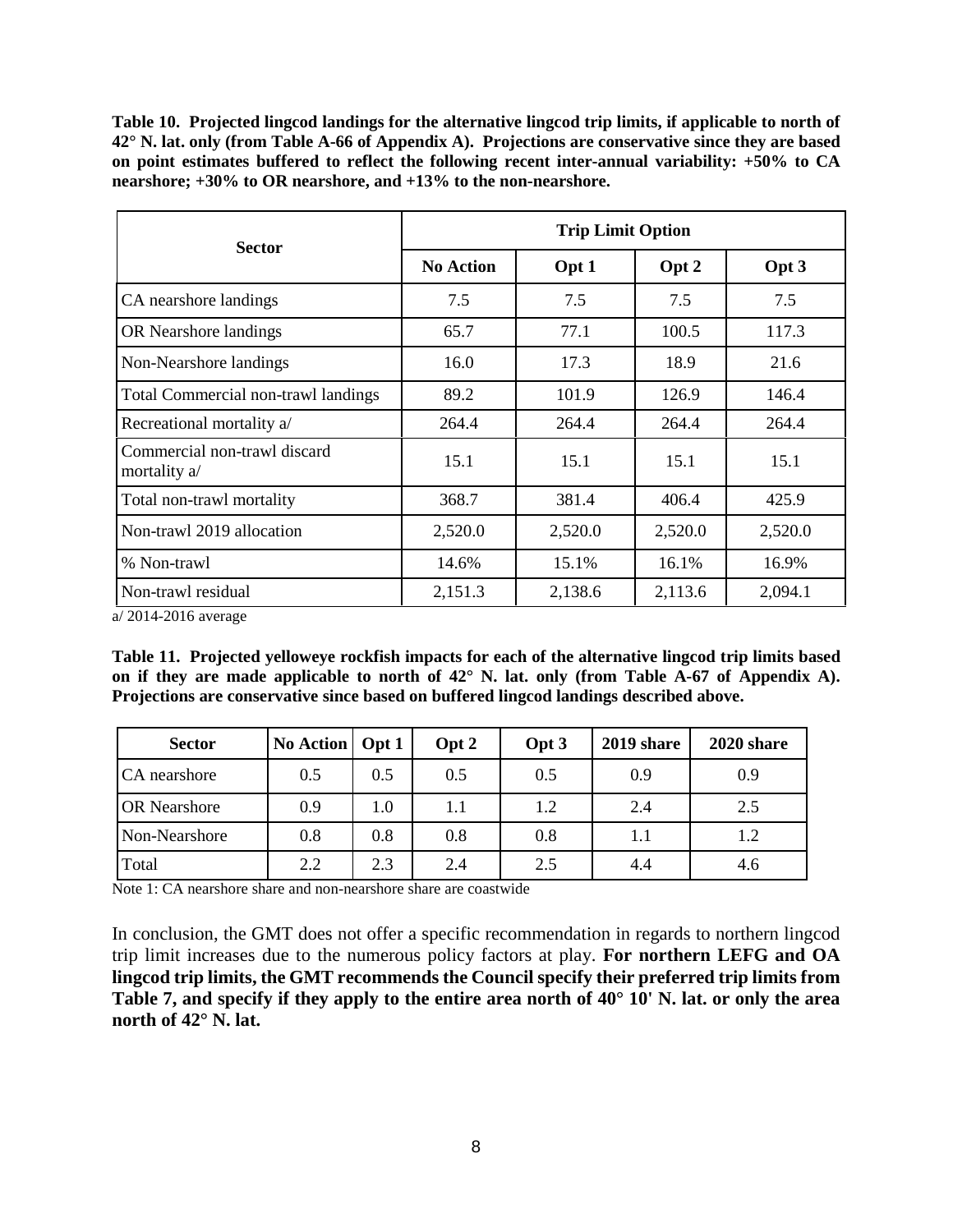#### **Lingcod South LE (Table A-68) and OA (Table A-69)**

The 2017 lingcod stock assessment indicated that the stock south of 40° 10´ N. lat. is in the precautionary zone, so there is a proposal to reduce trip limits to stay within the 2019 and 2020 harvest guidelines.

There are no proposed changes to LE trip limits from 2017-2018 [\(Table 12\)](#page-8-0). However, to accommodate the reduction in the 2019-2020 ACLs for lingcod south of 40° 10' N. lat., the trip limits are proposed to be reduced for the OA fishery [\(Table 13\)](#page-8-1). Projected lingcod attainments for the reduced OA trip limits can be found in [Table 14,](#page-9-0) and yelloweye rockfish impacts for each of the alternative lingcod trip limits are shown in [Table 15.](#page-9-1)

<span id="page-8-0"></span>**Table 12. Status quo limited entry trip limits for lingcod south of 40° 10' N. lat.**

| <b>Sector</b>    | Alternative   Jan-Feb   Mar-Apr   May-Jun   Jul-Aug   Sept-Oct |  |                                                                                                                                                |  | <b>Nov</b>                                                         | Dec   |
|------------------|----------------------------------------------------------------|--|------------------------------------------------------------------------------------------------------------------------------------------------|--|--------------------------------------------------------------------|-------|
| Limited<br>Entry | No Action                                                      |  | $\left[\frac{200 \text{ lbs.}}{2 \text{ months}}\right]$ CLOSED $\left[\frac{800 \text{ lbs.}}{2 \text{ months}}\right]$ 1,200 lbs. / 2 months |  | $\frac{1}{2}$ 600 lbs. $\frac{1}{300}$ lbs. $\frac{1}{2}$<br>month | month |

<span id="page-8-1"></span>

|  |  |  | Table 13. Open access trip limit alternatives for lingcod south of 40° 10' N. lat. |  |  |  |
|--|--|--|------------------------------------------------------------------------------------|--|--|--|
|--|--|--|------------------------------------------------------------------------------------|--|--|--|

| <b>Sector</b>  | <b>Alternative</b> | Jan-Feb                 |               | $Mar-Apr$   May-Jun   | Jul-Aug            | Sept-Oct           | <b>Nov</b>                      | <b>Dec</b>          |
|----------------|--------------------|-------------------------|---------------|-----------------------|--------------------|--------------------|---------------------------------|---------------------|
|                | No Action          | 100 lbs./<br>month      | <b>CLOSED</b> | 400 lbs. $/$<br>month | $600$ lbs. / month |                    | 400 lbs. $\frac{1}{2}$<br>month | 150 lbs. /<br>month |
|                | Opt 1              | 300 lbs./<br>month      | <b>CLOSED</b> | $300$ lbs./ month     |                    |                    |                                 |                     |
| Open<br>Access | Opt 2              | 100 lbs./<br>month      | <b>CLOSED</b> | 200 lbs./<br>month    |                    | $400$ lbs. / month | 200 lbs./<br>month              | 100 lbs./<br>month  |
|                | Opt 3              | $250$ lbs. $/$<br>month | <b>CLOSED</b> | $250$ lbs./ month     |                    |                    |                                 |                     |
|                | Opt 4              | 100 lbs./<br>month      | <b>CLOSED</b> | 200 lbs./<br>month    |                    | $350$ lbs./ month  | 200 lbs./<br>month              | 100 lbs./<br>month  |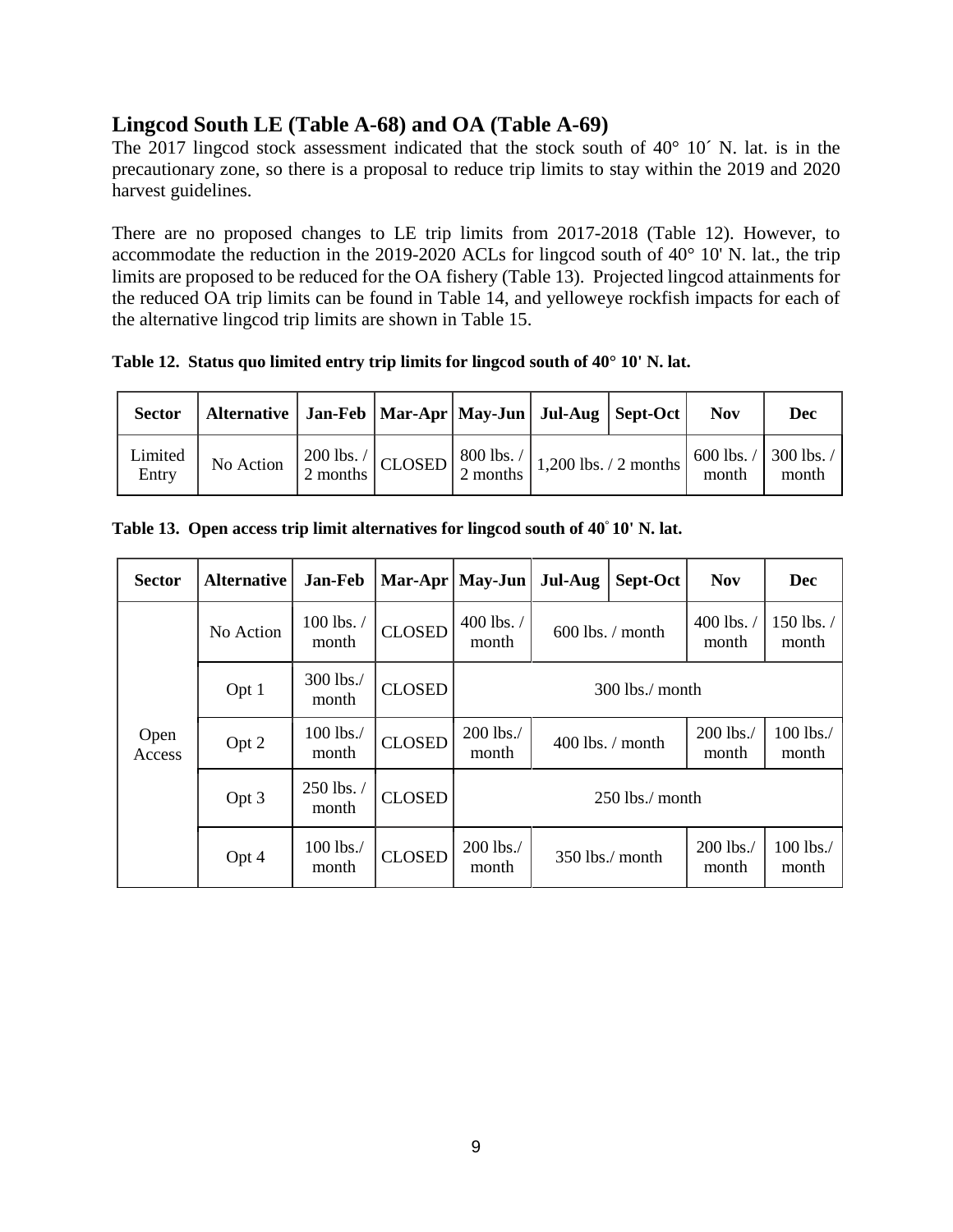| <b>Sector</b>             | Opt 1 | Opt 2 | Opt 3 | Opt 4 |
|---------------------------|-------|-------|-------|-------|
| CA nearshore              | 20.5  | 16.7  | 17.0  | 15.4  |
| Non-Nearshore             | 29.6  | 26.1  | 24.7  | 24.2  |
| Recreational              | 320   | 320   | 320   | 320   |
| Non-trawl total           | 380.3 | 373.0 | 371.9 | 369.8 |
| Non-trawl 2019 allocation | 541.6 | 541.6 | 541.6 | 541.6 |
| % Non-trawl               | 70%   | 69%   | 69%   | 68%   |

<span id="page-9-0"></span>**Table 14. Projected lingcod mortality (mt) for the alternative lingcod trip limits if applicable to south of 40° 10' N. lat.**

<span id="page-9-1"></span>**Table 15. Projected yelloweye rockfish mortality (mt) for each of the alternative lingcod south of 40° 10´ N. lat. trip limit options.**

| <b>Sector</b>   | Opt 1 | Opt 2 | Opt 3 | Opt 4 | 2019 share | 2020 share |  |
|-----------------|-------|-------|-------|-------|------------|------------|--|
| N. CA nearshore | 0.4   | 0.4   | 0.4   | 0.4   | 0.9        |            |  |
| S. CA nearshore | 0.1   | 0.2   | 0.1   | 0.1   |            | 0.9        |  |
| Non-Nearshore   | 0.1   | 0.1   | 0.1   | 0.1   | 1.1        | 1.2        |  |
| Total           | 0.6   | 0.7   | 0.6   | 0.6   | 2.0        | 2.1        |  |

**The GMT supports the GAP's recommendation for open access trip limit Option 1, 300 lbs. per month with a Period 2 closure, as a flatline trip limit structure is easier to remember and provides more lingcod in the winter. Additionally, we recommend that the Council adopt the LE trip limits in [Table 12](#page-8-0) as PPA.**

#### **Public comment request**

A public request was submitted [\(Agenda Item F.5.b. Supplemental Public Comment 1, April 2018\)](https://www.pcouncil.org/wp-content/uploads/2018/04/F5b_Supp_Public_Comment1_Apr2018BB.pdf) to increase the OA trip limit south of 40° 10′ N. lat. for shelf and canary rockfish. Canary rockfish total mortality estimates for 2017 are not yet available from the West Coast Groundfish Observer Program to fully analyze whether additional opportunity can be accommodated. Similarly, adjustments were made to the seaward RCA boundary in 2017 from 150 fathoms to 125 fathoms that would provide more access to shelf targeting however the total mortality estimates are not available to analyze yelloweye impacts. Therefore, as described above, **the GMT does not recommend increasing shelf and canary rockfish trip limits south of 40° 10' N. lat., at this time.**

#### **GAP request**

At the April 2018 Council meeting, the GAP requested an increase in the 2019-2020 OA canary rockfish trip limits north of 40° 10′ N. lat. from 150 lbs. bimonthly to 200 lbs. bimonthly. This is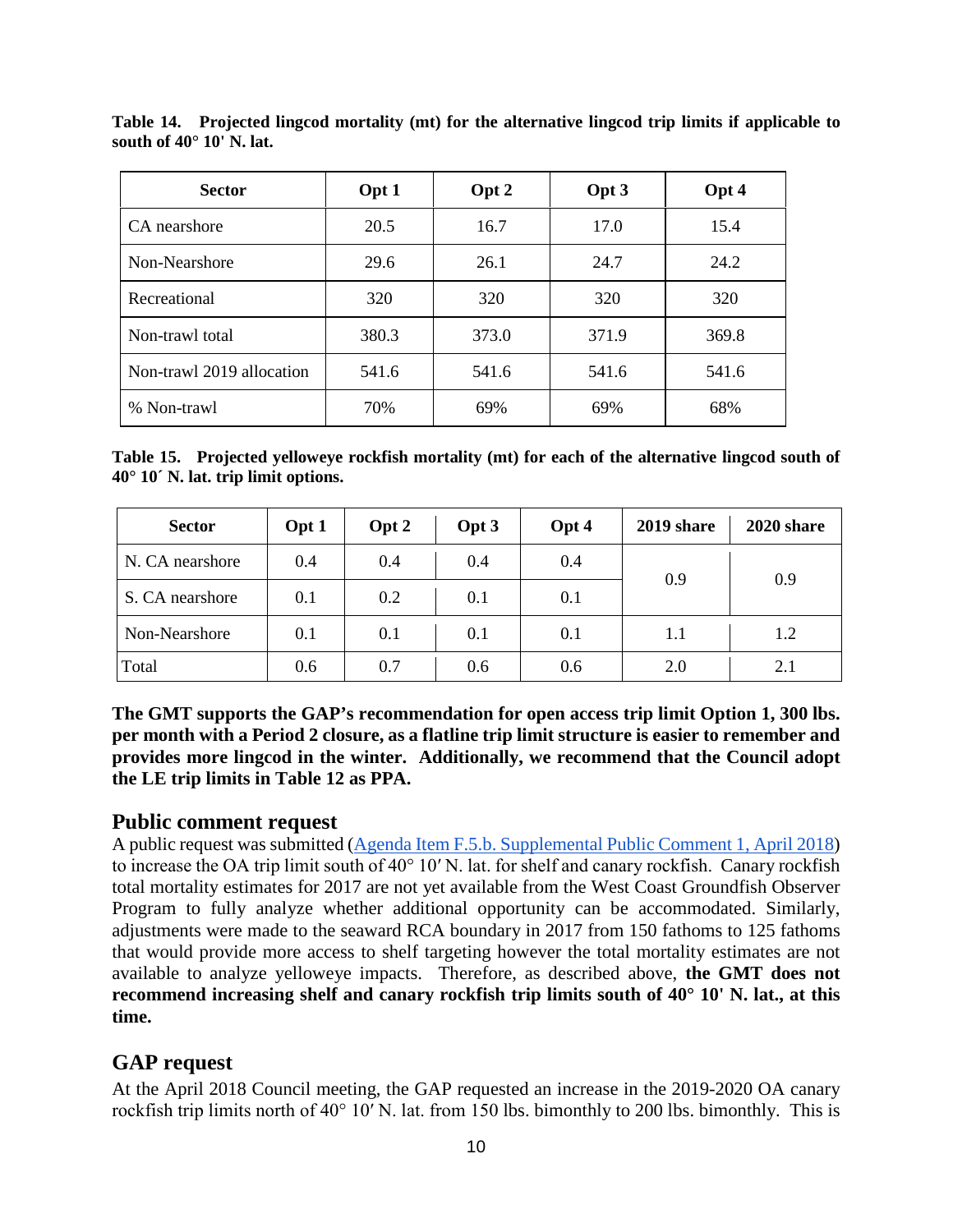within the range previous analyzed in B.1.2 from the 2017-2018 biennial harvest specifications and management. Since retention was first allowed in 2017 and discard mortality estimates will not be available until August 2018, **the GMT recommends postponing northern canary rockfish trip limit increases until November 2018 inseason as this will allow better evaluation of retention options.** 

### 12. Treaty Fisheries

At the November 2017 Council meeting, the tribes submitted a report [\(Agenda Item F.9.a](https://www.pcouncil.org/wp-content/uploads/2017/11/F9a_REVISED_Sup_Tribal_Rpt1_NOV2017BB.pdf)  [REVISED Supplemental Tribal Report 1\)](https://www.pcouncil.org/wp-content/uploads/2017/11/F9a_REVISED_Sup_Tribal_Rpt1_NOV2017BB.pdf) indicating the tribes' intended management measures for 2019 and 2020. For the 2019-2020 biennial management measures, the tribes proposed a single change to the tribal set-asides and management measures for tribal fisheries. Specifically, the tribes have asked for an increase in the set-aside for petrale sole from 220 to 290 mt annually in 2019 and 2020. All other treaty management measures, and harvest guidelines, including yelloweye rockfish, are identical to those submitted within the 2017-2018 biennial process. **The GMT recommends the Council approve the Treaty Management Measures as described in Agenda Item F.9.a, REVISED Supplemental Tribal Report 1, November 2017.**

## 13. Washington Recreational Fisheries

The Washington Department of Fish and Wildlife (WDFW) met with stakeholders to discuss PPA management measures for 2019-2020, which are summarized i[n Agenda Item, F.5.a, Supplemental](https://www.pcouncil.org/wp-content/uploads/2018/04/F5a_Supp_WDFW_Rpt1_Final_Apr2018BB.pdf)  [WDFW Report 1.](https://www.pcouncil.org/wp-content/uploads/2018/04/F5a_Supp_WDFW_Rpt1_Final_Apr2018BB.pdf) After discussing the WDFW report, **the GMT recommends the Council approve the Washington recreational PPA for public review.** 

# 14. Oregon Recreational Fisheries

The baseline recreational season structure, bag limits, and regulations are similar to what has been in place in 2017 and 2018 under all yelloweye rockfish ACL alternatives; modifications are dependent primarily on the yelloweye rockfish HG. Unlike in previous cycles, black rockfish will also limit the Oregon recreational fishery. Measures that reduce yelloweye rockfish impacts, such as seasonal depth restrictions, tend to increase black rockfish impacts, and vice versa. Therefore, season structure modeling alternatives attempted to balance impacts to the two species. The baseline Oregon recreational groundfish fishery would be open offshore year-round, except from April 1 to September 30 , when fishing is only allowed shoreward of 40 fathoms, as defined by waypoints; the same season structure that has been in place for several cycles as shown in Figure A-5; [Appendix A.](https://www.pcouncil.org/wp-content/uploads/2018/03/F2_Att3_Appdx_A_Integrated_Alternatives_Analysis_1804_Apr2018BB.pdf) Restricting the fishery to shallower than 40 fathoms from April to September, when angler effort and yelloweye rockfish encounters have been greatest, mitigates mortality of yelloweye rockfish, but also puts additional pressure on black rockfish.

If the Oregon recreational HG for yelloweye rockfish increases from the 2017-2018 levels, anglers have requested that reducing the number of months with depth restrictions be the first measure to explore. Secondarily, if enough yelloweye rockfish impacts were available, anglers requested additional opportunities for lingcod. Currently, the federal daily limit is 3 fish, while the state limit is 2. The federal limit would remain the same, while the state limit could be increased up to the federal limit. Additionally, restrictions to groundfish retention in the halibut all-depth seasons could be liberalized.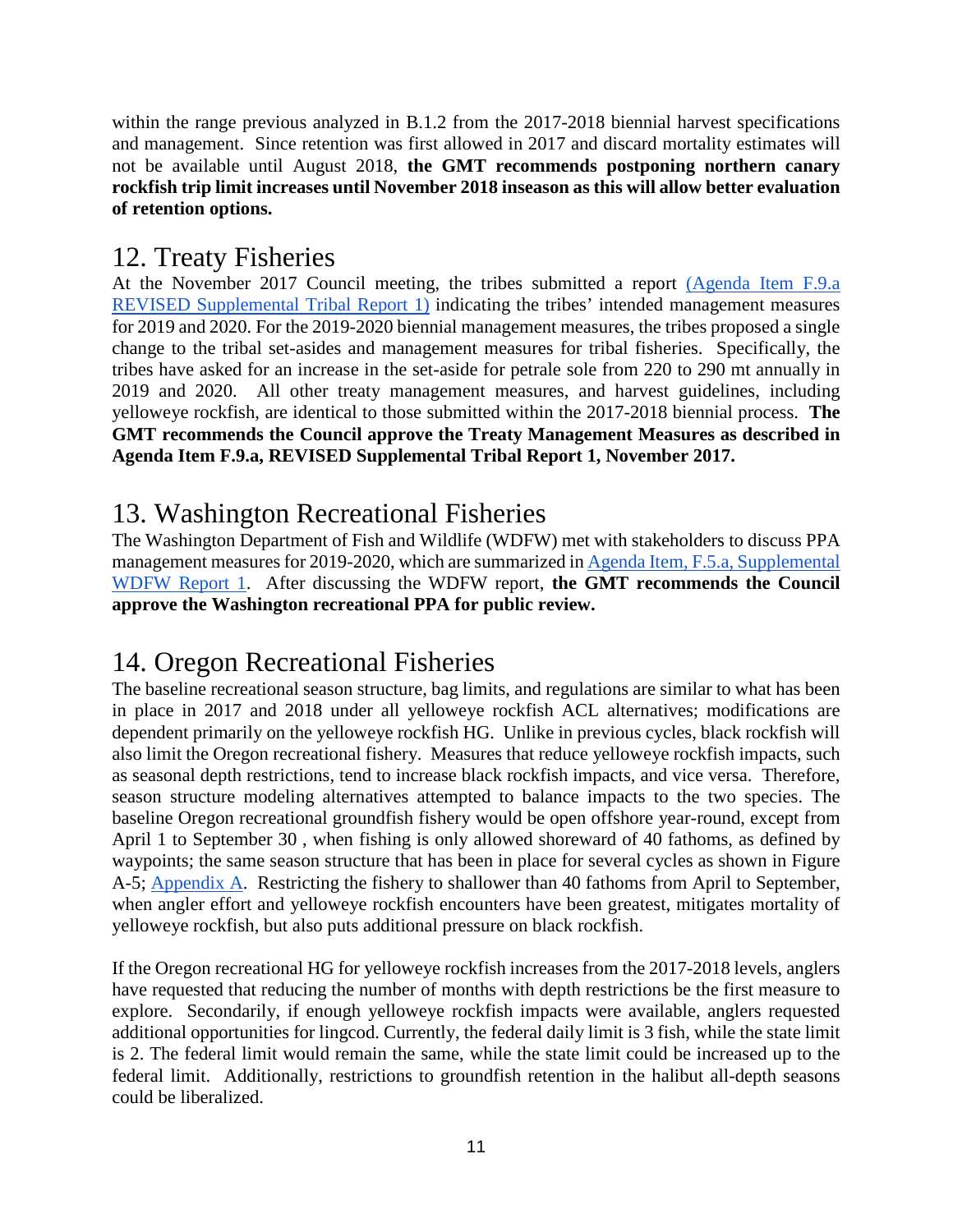The GMT understands that ODFW will be working with constituents between April and June to develop the preferred season structure from within the range analyzed in [Appendix A,](https://www.pcouncil.org/wp-content/uploads/2018/03/F2_Att3_Appdx_A_Integrated_Alternatives_Analysis_1804_Apr2018BB.pdf) based on the yelloweye rockfish HG decision at this meeting. Therefore, **the GMT does not have a recommendation on the preferred Oregon recreational fisheries structure**, at this time.

# 15. California Recreational Fisheries

Three potential season structures are proposed for the California recreational fishery. Option 1 is the same season structure that was in place at the beginning of 2017, with the addition of allowing year-round take of California scorpionfish. Option 2 maintains the same season structure as in Option 1 (including the year-round California scorpionfish fishery) but extends the RCA boundary from 60 fathoms to 75 fathoms in the Southern Management Area. Lastly, Option 3 would provide a year-round, all depth fishery in all management areas. CDFW analyzed a full suite of management measures under the range of yelloweye ACLs (see Option 1 Figure A-13, Option 2 Figure A-14, and Option 3 Figure A-16 in [Appendix A\)](https://www.pcouncil.org/wp-content/uploads/2018/03/F2_Att3_Appdx_A_Integrated_Alternatives_Analysis_1804_Apr2018BB.pdf).

There are three bag limit adjustment proposals for the California recreational fishery for canary rockfish, cabezon, and lingcod. The canary rockfish sub-bag limit is proposed to increase statewide from one to two fish. The Council approved this increase to the sub-bag limit as an inseason adjustment in 2018.

CDFW proposes to remove the cabezon sub-bag limit of three fish to allow up to the 10-fish rockfish cabezon greenling (RCG) bag limit to reduce regulatory complexity, and the lingcod bag limit south of 40° 10´ N. lat. be decreased from two to one fish.

The GMT understands that CDFW has not identified a complete PPA for recreational seasons and depths at this time pending decisions on yelloweye rockfish. Therefore, **the GMT does not have a recommendation on the preferred California recreational fisheries season structure, at this time, but does recommend the bag limit PPA as outlined in the [Agenda Item](https://www.pcouncil.org/wp-content/uploads/2018/04/F5a_Supp_CDFW_Rpt1_Apr2018BB.pdf) F.5.a, [Supplement CDFW Report 1, April 2018.](https://www.pcouncil.org/wp-content/uploads/2018/04/F5a_Supp_CDFW_Rpt1_Apr2018BB.pdf)**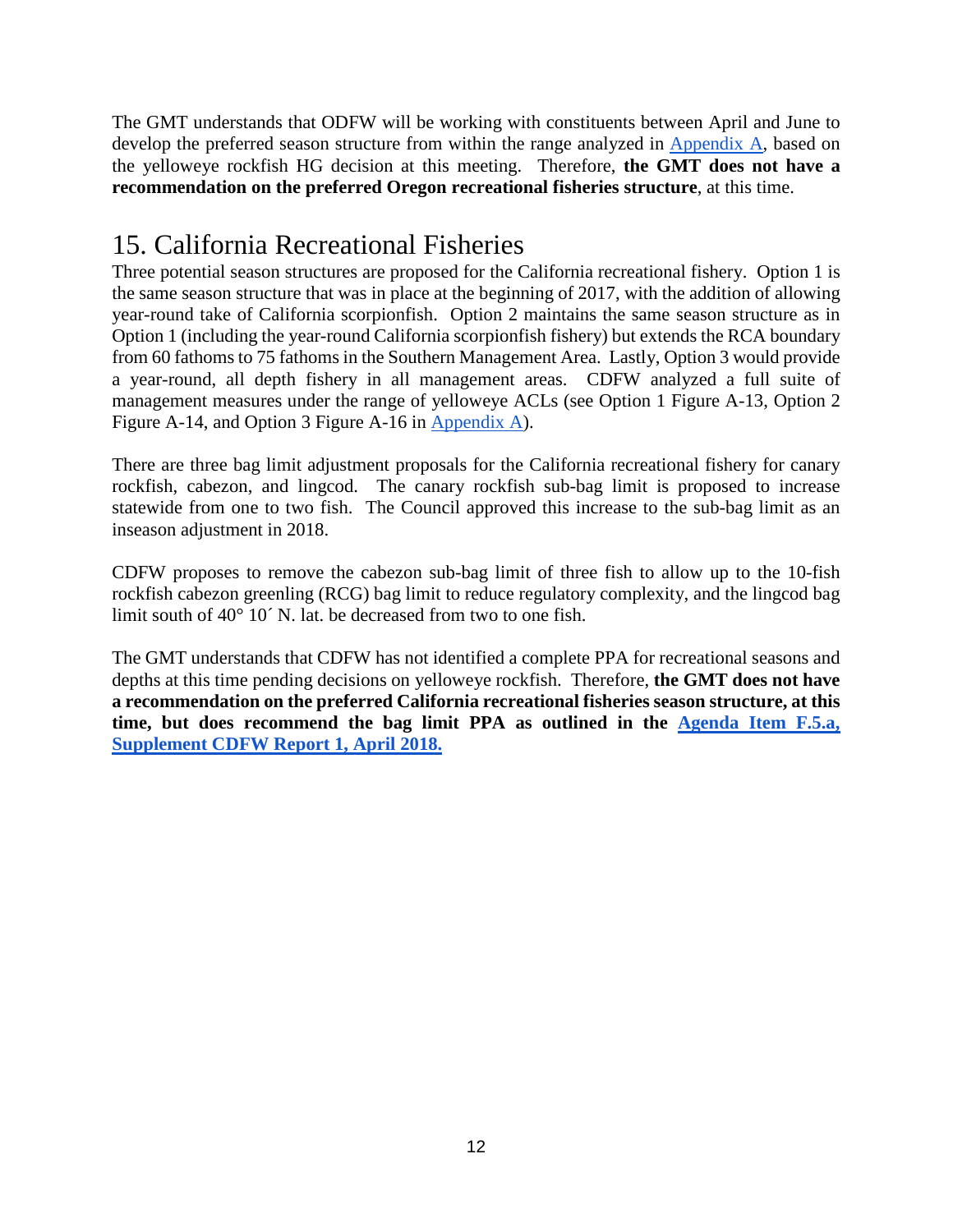# Recommendations summary

#### **GMT recommendations in bold**

|    | 2019-2020 Season Structures |                          |                                                                                                                                                                                                                                                                                                                                                                                                                                                                                                                                                                                                                                                                                                                                                                                                                                                                                                                                                                                                                                                                                            |  |  |  |  |  |
|----|-----------------------------|--------------------------|--------------------------------------------------------------------------------------------------------------------------------------------------------------------------------------------------------------------------------------------------------------------------------------------------------------------------------------------------------------------------------------------------------------------------------------------------------------------------------------------------------------------------------------------------------------------------------------------------------------------------------------------------------------------------------------------------------------------------------------------------------------------------------------------------------------------------------------------------------------------------------------------------------------------------------------------------------------------------------------------------------------------------------------------------------------------------------------------|--|--|--|--|--|
| #  | Category                    | <b>Sector</b>            | <b>Measure</b>                                                                                                                                                                                                                                                                                                                                                                                                                                                                                                                                                                                                                                                                                                                                                                                                                                                                                                                                                                                                                                                                             |  |  |  |  |  |
| 9  |                             | Shorebased<br><b>IFQ</b> | Allocations based on preferred ACLs (Table A-47 and Table A-48)<br>The GMT recommends the 2019-2020 IFQ big skate trip limits be the same as<br>those established in the 2017-2018 biennium.                                                                                                                                                                                                                                                                                                                                                                                                                                                                                                                                                                                                                                                                                                                                                                                                                                                                                               |  |  |  |  |  |
| 10 |                             | At-Sea<br>Sectors        | Amendment 21 allocations for widow rockfish based on preferred ACLs (Table A-49)<br>This item is informational and the GMT has no recommendation.                                                                                                                                                                                                                                                                                                                                                                                                                                                                                                                                                                                                                                                                                                                                                                                                                                                                                                                                          |  |  |  |  |  |
| 11 |                             | Commercial<br>Non-Trawl  | Same as 2017, except proposed routine trip limit changes for:<br>Sablefish N LE and OA (Table A-58)<br>The GMT recommends the Council adopt the proposed limited entry<br>$\circ$<br>fixed gear (LEFG) and OA trip limits for sablefish north of 36° N. lat. as<br>shown in Table 2 as PPA.<br>Sablefish S LE and OA (Table A-59)<br>The GMT recommends the Council adopt the proposed LE and OA trip<br>$\circ$<br>limits for sablefish south of 36° N. lat. as shown in Table 3 as PPA.<br>Canary LE and OA (Table A-60)<br>$\circ$ The GMT recommends the Council select Option 1 for canary rockfish<br>trip limits.<br>Darkblotched rockfish and slope rockfish N (Table A-61)<br>The GMT recommends the Council select Option 1 for OA trip limits for<br>$\circ$<br>slope and darkblotched rockfish north of 40° 10′ N. lat. as shown in Table<br>5.<br>Thornyheads N OA (Table A-62)<br>The GMT recommends that the Council select Option 1 for OA<br>$\circ$<br>thornyhead trip limits north of $40^{\circ}$ 10' N. lat. as shown in Table 6.<br>Lingcod N LE and OA (Table A-63) |  |  |  |  |  |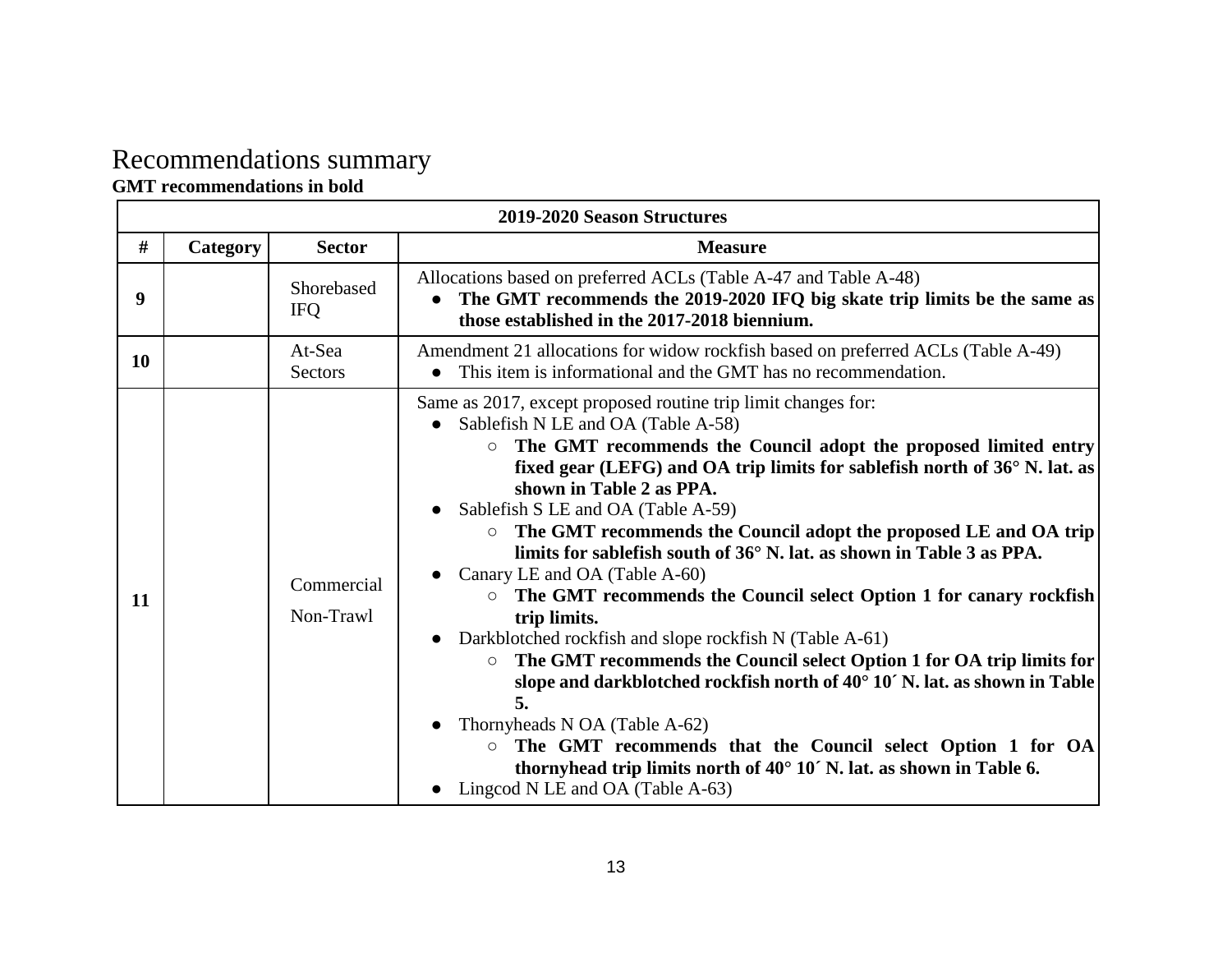|      |          |                           | 2019-2020 Season Structures                                                                                                                                                                                                                                                                                                                                                                                                                                                                                                                                                                                                                                                                                                                                                                                                                                                                                                                                                                                       |
|------|----------|---------------------------|-------------------------------------------------------------------------------------------------------------------------------------------------------------------------------------------------------------------------------------------------------------------------------------------------------------------------------------------------------------------------------------------------------------------------------------------------------------------------------------------------------------------------------------------------------------------------------------------------------------------------------------------------------------------------------------------------------------------------------------------------------------------------------------------------------------------------------------------------------------------------------------------------------------------------------------------------------------------------------------------------------------------|
| $\#$ | Category | <b>Sector</b>             | <b>Measure</b>                                                                                                                                                                                                                                                                                                                                                                                                                                                                                                                                                                                                                                                                                                                                                                                                                                                                                                                                                                                                    |
|      |          |                           | For northern LEFG and OA lingcod trip limits, the GMT recommends<br>$\circ$<br>the Council specify their preferred trip limits from Table 7, and specify if<br>they apply to the entire area north of $40^{\circ}$ 10' N. lat. or only the area north<br>of $42^{\circ}$ N. lat.<br>Lingcod S LE (Table A-68) and OA (Table A-69)<br>The GMT supports the GAP's recommendation for open access trip limit<br>$\circ$<br>Option 1, 300 lbs. per month with a Period 2 closure, as flatline trip limit<br>structure is easier to remember and provides more lingcod in the winter.<br>Additionally, we recommend that the Council adopt the LE trip limits in<br>Table 12 as PPA.<br>New: Canary and shelf rockfish increases south of 40°10'<br>The GMT does not recommend does not support increasing shelf and<br>$\circ$<br>canary rockfish trip limits south of $40^{\circ}$ 10' N. lat., at this time.<br>New: Canary rockfish increases north of 40°10<br><b>Postpone until November inseason</b><br>$\circ$ |
| 12   |          | Treaty<br>Fisheries       | Same as 2018, except petrale sole set-aside increases from 220 mt to 290 mt<br>The GMT recommends the Council approve the Treaty Management Measures<br>$\bullet$<br>as described in Agenda Item F.9.a REVISED Supplemental Tribal Report 1.                                                                                                                                                                                                                                                                                                                                                                                                                                                                                                                                                                                                                                                                                                                                                                      |
| 13   |          | <b>WA</b><br>Recreational | The GMT recommends the Council approve the Washington recreational PPA<br>for public review as described in WDFW Supplemental Report 1.                                                                                                                                                                                                                                                                                                                                                                                                                                                                                                                                                                                                                                                                                                                                                                                                                                                                           |
| 14   |          | <b>OR</b><br>Recreational | Same as 2018, except<br>Season open year-round, except June-Aug when fishing is allowed shoreward of 40<br>fm<br>Higher yelloweye ACLs than under No Action:<br>$\bullet$<br>Could allow fewer months with depth restrictions<br>$\circ$<br>Possibly allow additional lingcod opportunities<br>$\circ$<br>Possibly reduce bottomfish retention restrictions with halibut on board<br>O                                                                                                                                                                                                                                                                                                                                                                                                                                                                                                                                                                                                                            |